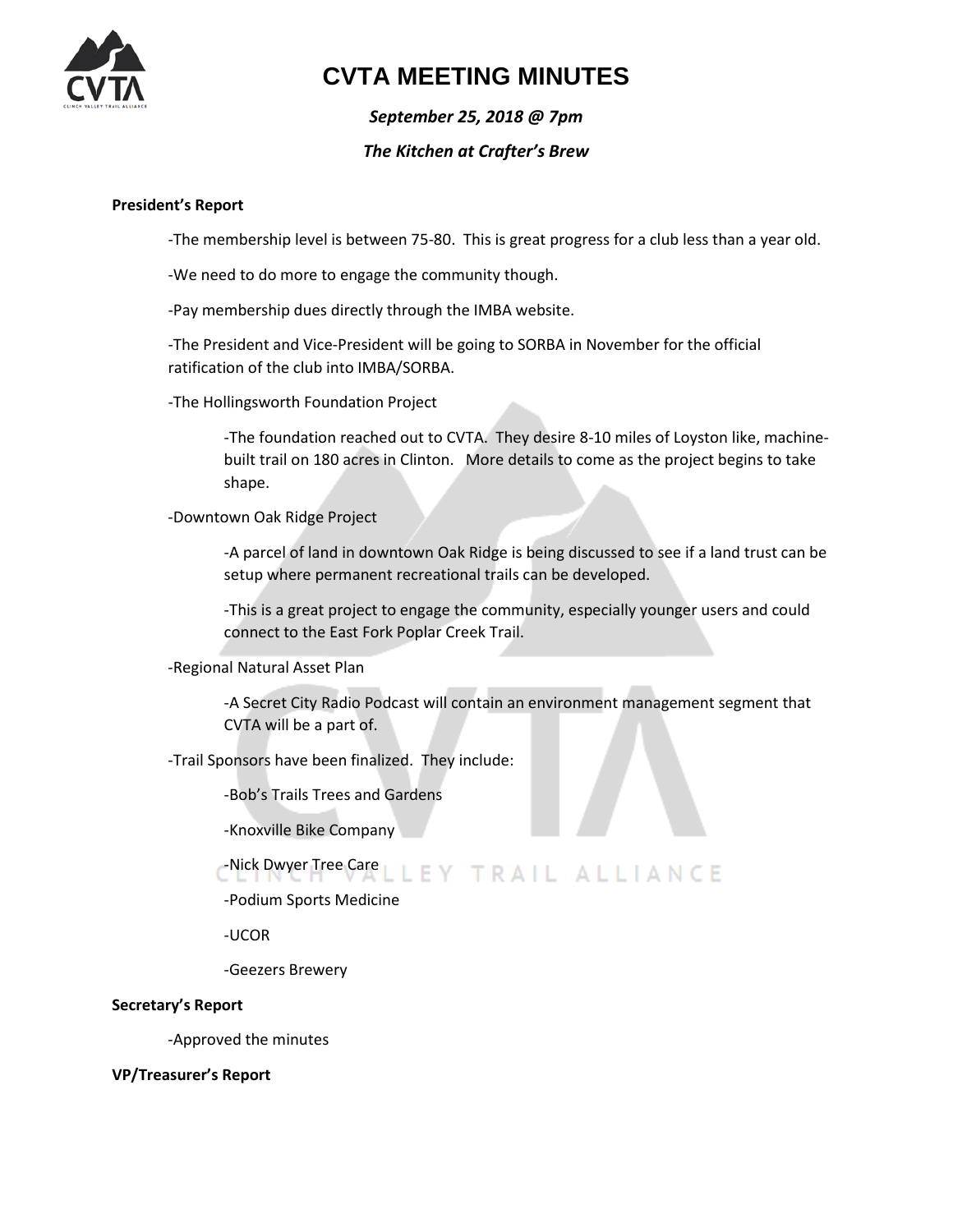

## **CVTA MEETING MINUTES**

## *September 25, 2018 @ 7pm*

### *The Kitchen at Crafter's Brew*

-The trailer will be the biggest budget item. With sponsorship, it will only cost CVTA ~\$500.

-CVTA purchased \$300 in new loppers.

-T-shirts are \$20/each. CVTA makes a few dollars each.

-\$9274 is the current account balance.

#### **Trail Committee Report**

-New Low Gap

-About 30 people volunteered for the September work day. An amazing amount of benching was done on the New Low Gap in just 3 hrs. It is rideable but will get better with the future rain. Small work groups will continue to fine tune the trail.

#### -EBORCE

-No maintenance issues were reported. New trails will be a significant challenge.

#### - East Fork Poplar Creek Trail

-All but one easement is in place. The plan is to start in January on the 2-mile trail.

#### -October Work Day

-The tentative plan for the work day is to clean up Easy Trail and possibly open a connector on the south side of Haw Ridge. It should be an easier day.

#### **Marketing and Social Media Report**

-T-shirts are selling well.

-Discussions on future items such as cups/koozies/ jerseys/and handup gloves were held.

-Jon Crowson will contact Club Ride apparel about possible jerseys

-Jon Crowson will also be the 2019 Hill of Truth / CVTA Festival Coordinator

-Mackenzie Wilder has volunteered to lead Membership Development / Engagement Initiative

### **Upcoming Events**

-Elza Gate Cleanup is on September 29<sup>th</sup>

-The 20<sup>th</sup> Annual 12 Hour Hill of Truth Race is at Haw Ridge on October 27<sup>th</sup>.

#### **New Business/Future Agenda Items**

-The Gentlemen's' Ride has been successful. Rides are typically on Monday night, weather permitting.